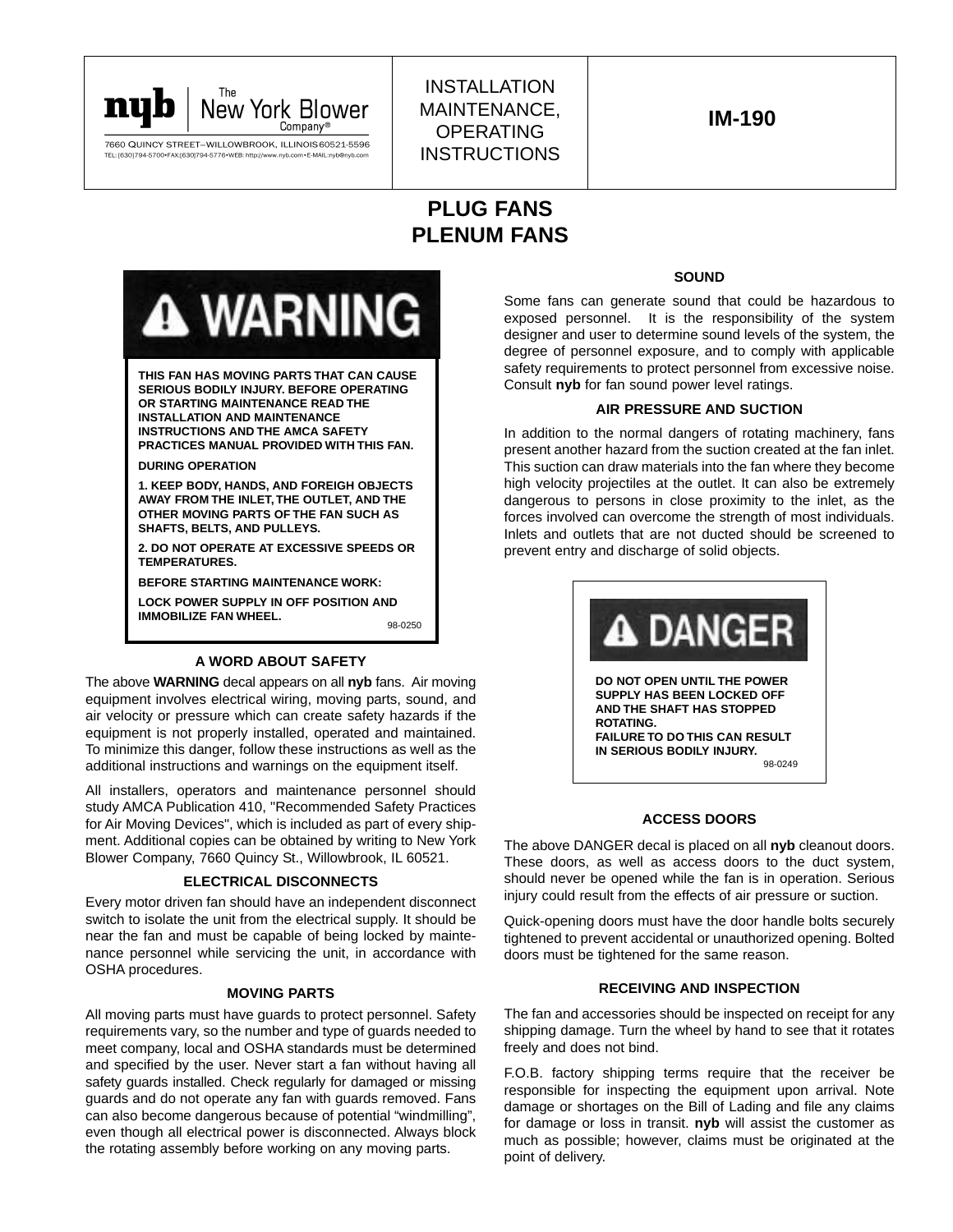#### **HANDLING AND STORAGE**

Fans should be lifted by the base, mounting supports, or lifting eyes only. Never lift a fan by the wheel, shaft, motor, motor bracket, or any fan part not designed for lifting. A spreader should be used to avoid damage.

Whenever possible, fans and accessories should be stored in a clean, dry location to prevent rust and corrosion of steel components. If outdoor storage is necessary, protection should be provided. Cover the entire fan to prevent the accumulation of dirt and moisture in the housing. Cover motors with waterproof material. Refer to the bearing section for further storage instructions. Inspect the stored unit periodically. **Rotate the wheel by hand every two weeks to redistribute grease on internal bearing parts.**

#### **FAN INSTALLATION**

**nyb** wheels are dynamically balanced when fabricated. Fully assembled fans are test run at operating speeds to check the entire assembly for conformance to **nyb** vibration limits. Nevertheless, all units must be adequately supported for smooth operation. **Ductwork or stacks should be independently supported as excess weight may distort the fan housing and cause contact between moving parts.** Where vibration isolators are used, consult the **nyb** certified drawing for proper location and adjustment.

**nyb** fans are designed for smooth operation throughout the cataloged speed range. Vibration levels are dependent upon the rigidity of the support structure on which the fan is mounted. The optimum installation is one in which the Plug Fan mounting panel or Plenum Fan base is bolted directly to the main supporting structurals of the particular system (see Figure 1). By doing so, the entire machine provides the mass and rigidity necessary to insure smooth operation.

The Plug Fan mounting panel has a formed edge to add strength and the face of the panel is provided with prepunched holes. The Plenum Fan base is also provided with predrilled holes. These holes are large enough to allow alignment at the time of installation yet still accept a large enough mounting bolt or stud to ensure ample security. All of the mounting holes should be used.



**Figure 1 Typical Plug Fan Installation**

For Plug Fans, the inlet cone support must be supplied by the user. In most cases, this is an internal baffle or plenum wall. The baffle or wall must be properly located and be straight to ensure optimum wheel-to-inlet cone clearance. It must also be sufficiently rigid to prevent movement of the cone during operation.

## **V-BELT DRIVE**

#### **Installation**

- 1. Remove all foreign material from the fan and motor shafts. Coat shafts with machine oil for easier mounting. Mount all guards at this time if partial installation is required prior to sheave mounting.
- 2. Mount sheaves on shafts after checking sheave bores and bushings for nicks or burrs. Avoid using force. If resistance is encountered, lightly polish the shaft with emery cloth until the sheave slides on freely. Tighten tapered bushing bolts sequentially so that equal torque is applied to each.
- 3. Adjust the motor on its base to a position closest to the fan shaft. Install belts by working each one over the sheave grooves until all are in position. Never pry the belts into place. On **nyb** packaged fans, sufficient motor adjustment is provided for easy installation of the proper size belts.
- 4. Adjust sheaves and the motor shaft angle so that the sheave faces are in the same plane. Check this by placing a straightedge across the face of the sheave. Any gap between the edge and sheave faces indicates misalignment. Important: This method is only valid when the width of the surface between the belt edge and the sheave face is the same for both sheaves. When they are not equal, or when using adjustable-pitch sheaves, adjust so that all belts have approximately equal tension. Both shafts should be at the right angles to the center belt.

## **Belt Tensioning**

- 1. Check belt tension with a tensioning gage and adjust using the motor slide base. Excess tension shortens bearing life while insufficient tension shortens belt life, can reduce fan performance and may cause vibration. The lowest allowable tension is that which prevents slippage under full load. Belts may slip during start-up, but slipping should stop as soon as the fan reaches full speed. For more precise tensioning methods, consult the drive manufacturer's literature.
- 2. Recheck setscrews, rotate the drive by hand and check for rubbing, then complete the installation of the belt guard.
- 3. Belts tend to stretch somewhat after installation. Recheck tension after several days of operation. Check sheave alignment as well as setscrew and/or bushing bolt tightness.

#### **START-UP**

Safe operation and maintenance includes the selection and use of appropriate safety accessories for the specific installation. This is the responsibility of the system designer and requires consideration of equipment location and accessibility as well as adjacent components. All safety accessories must be installed properly prior to start-up.

Safe operating speed is a function of system temperature and wheel design. Do not under any circumstances exceed the maximum safe fan speed published in the **nyb** bulletin, which is available from your **nyb** field sales representative.

#### **Procedure**

- 1. If the drive components are not supplied by **nyb**, verify with the manufacturer that the starting torque is adequate for the speed and inertia of the fan.
- 2. Inspect the installation prior to starting the fan. Check for any loose items or debris that could be drawn into the fan or dislodged by the fan discharge. Check the interior of the fan as well. Turn the wheel by hand to check for binding.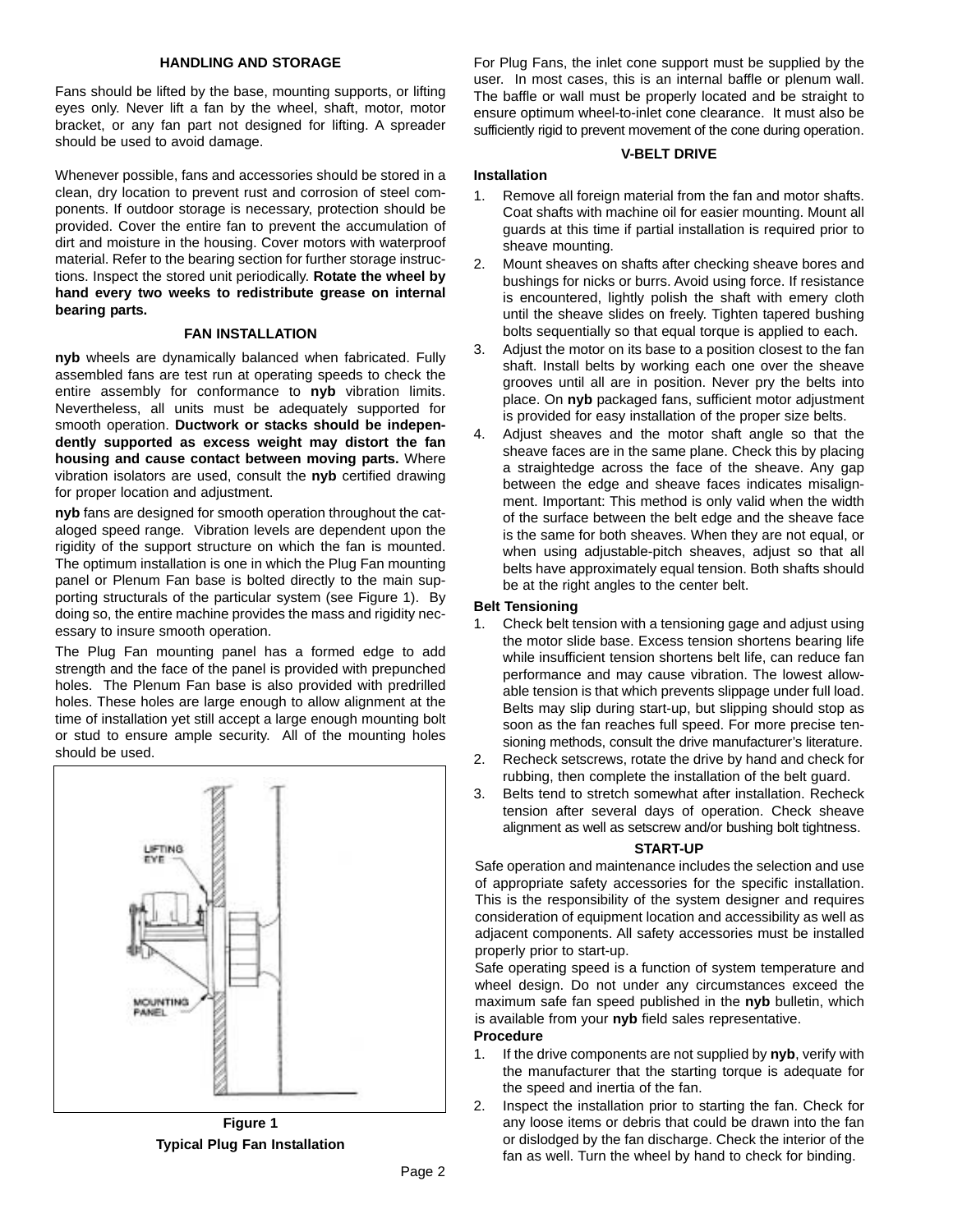

- 3. Check drive installation and belt tension.
- 4. Check the tightness of all setscrews, nuts and bolts. When furnished, tighten hub setscrews with the wheel oriented so that the setscrew is positioned underneath the shaft.
- 5. Install all remaining safety devices and guards. Verify that the supply voltage is correct and wire the motor. "Bump" the starter to check for proper wheel rotation.
- 6. Use extreme caution when testing the fan with plenum ducting disconnected. Apply power and check for unusual sounds or excessive vibration. If either exists, see the section on Common Fan Problems. To avoid motor overload, do not run the fan for more than a few seconds if plenum is not fully installed. Without plenum ductwork, normal operating speed may not be obtained without motor overload. Once plenum ductwork is complete, check for correct fan speed and complete installation. Plenum ductwork and guards must be fully installed for safety.
- 7. Setscrews should be rechecked after a few minutes, eight hours and two weeks of operation (see Tables 1 & 2 for correct tightening torques).

**NOTE: Shut the fan down immediately if there is any sudden increase in fan vibration.**

| <b>Setscrew Size</b> | <b>Carbon Steel Setscrew Torque*</b> |         |  |  |
|----------------------|--------------------------------------|---------|--|--|
| Diameter (in.)       | Ib.-in.                              | lb.-ft. |  |  |
| 1/4                  | 75                                   | 6.2     |  |  |
| 5/16                 | 144                                  | 12      |  |  |
| 3/8                  | 252                                  | 21      |  |  |
| 7/16                 | 396                                  | 33      |  |  |
| 1/2                  | 600                                  | 50      |  |  |
| 5/8                  | 1164                                 | 97      |  |  |
| 3/4                  | 2016                                 | 168     |  |  |
| 7/8                  | 3204                                 | 267     |  |  |
|                      | 4800                                 | 400     |  |  |

#### **Table 1 - WHEEL SETSCREW TORQUES**

**\* Stainless Steel setscrews are not hardened and should not be tightened to more than 1/2 the values shown.**

| Table 2 - BEARING SETSCREW TORQUE, Ib.-in. |                     |                                                           |      |     |      |  |  |  |
|--------------------------------------------|---------------------|-----------------------------------------------------------|------|-----|------|--|--|--|
| <b>Setscrew</b>                            | <b>Manufacturer</b> |                                                           |      |     |      |  |  |  |
| <b>Diameter</b>                            | <b>Link-Belt</b>    | <b>SKF</b><br><b>McGill</b><br>Dodge<br><b>Sealmaster</b> |      |     |      |  |  |  |
| #10                                        | 40                  |                                                           | 35   | 35  |      |  |  |  |
| 1/4                                        | 90                  | 65                                                        | 50   | 85  |      |  |  |  |
| 5/16                                       | 185                 | 125                                                       | 165  | 165 | 160  |  |  |  |
| 3/8                                        | 325                 | 230                                                       | 290  | 290 | 275  |  |  |  |
| 7/16                                       | 460                 | 350                                                       | 350  |     |      |  |  |  |
| 1/2                                        | 680                 | 500                                                       | 620  |     | 600  |  |  |  |
| 5/8                                        | 1350                | 1100                                                      | 1325 |     | 1200 |  |  |  |
| 3/4                                        | 2350                |                                                           |      |     | 2000 |  |  |  |

#### **FAN MAINTENANCE**

**nyb** fans are manufactured to high standards with quality materials and components. Proper maintenance will ensure a long and trouble-free service life.

**Do not attempt any maintenance on a fan unless the electrical supply has been completely disconnected and locked.** In many cases, a fan can windmill despite removal of all electrical power. The rotating assembly should be blocked securely before attempting maintenance of any kind.

The key to good fan maintenance is regular and systematic inspection of all fan parts. Inspection frequency is determined by the severity of the application and local conditions. Strict adherence to an inspection schedule is essential.

Regular fan maintenance should include the following:

- 1. Check the fan wheel for any wear or corrosion, as either can cause catastrophic failures. Check also for the buildup of material which can cause unbalance resulting in vibration, bearing wear and serious safety hazards. Clean or replace the wheel as required.
- 2. Check the V-belt drive for proper alignment and tension (see section on V-belt drives). If belts are worn, replace them as a set, matched to within manufacturer's tolerances. Lubricate the coupling of direct-drive units and check for alignment (see section on couplings).
- 3. Lubricate the bearings, but do not over lubricate (see the bearing section for detailed specifications).
- 4. Ceramic-felt shaft seals require no maintenance, although worn seals should be replaced.
- 5. During any routine maintenance, all setscrews and bolts should be checked for tightness. See tables for torques.
- 6. When installing a new wheel or cone, the proper wheel-toinlet cone clearance must be maintained (see Figure 2).

#### **WHEEL BALANCE**

Airstreams containing particulate or chemicals can cause abrasion or corrosion of the fan parts. This wear is often uneven and can lead to significant wheel unbalance over time. When such wear is discovered, a decision must be made as to whether to rebalance or replace the wheel.

The soundness of all parts should be determined if the original thickness of components is reduced. Be sure there is no hidden structural damage. The airstream components should also be cleaned to remove any build-up of foreign material. Specialized equipment can be used to rebalance a cleaned wheel that is considered structurally sound.

Balance weights should be rigidly attached at a point that will not interfere with the housing nor disrupt airflow. Remember that centrifugal forces can be extremely high at the outer radius of a fan wheel. Welding is the preferred method of balance weight attachment. Be sure to ground the welder directly to the fan wheel. Otherwise, the welding current could pass through the fan bearings and damage them.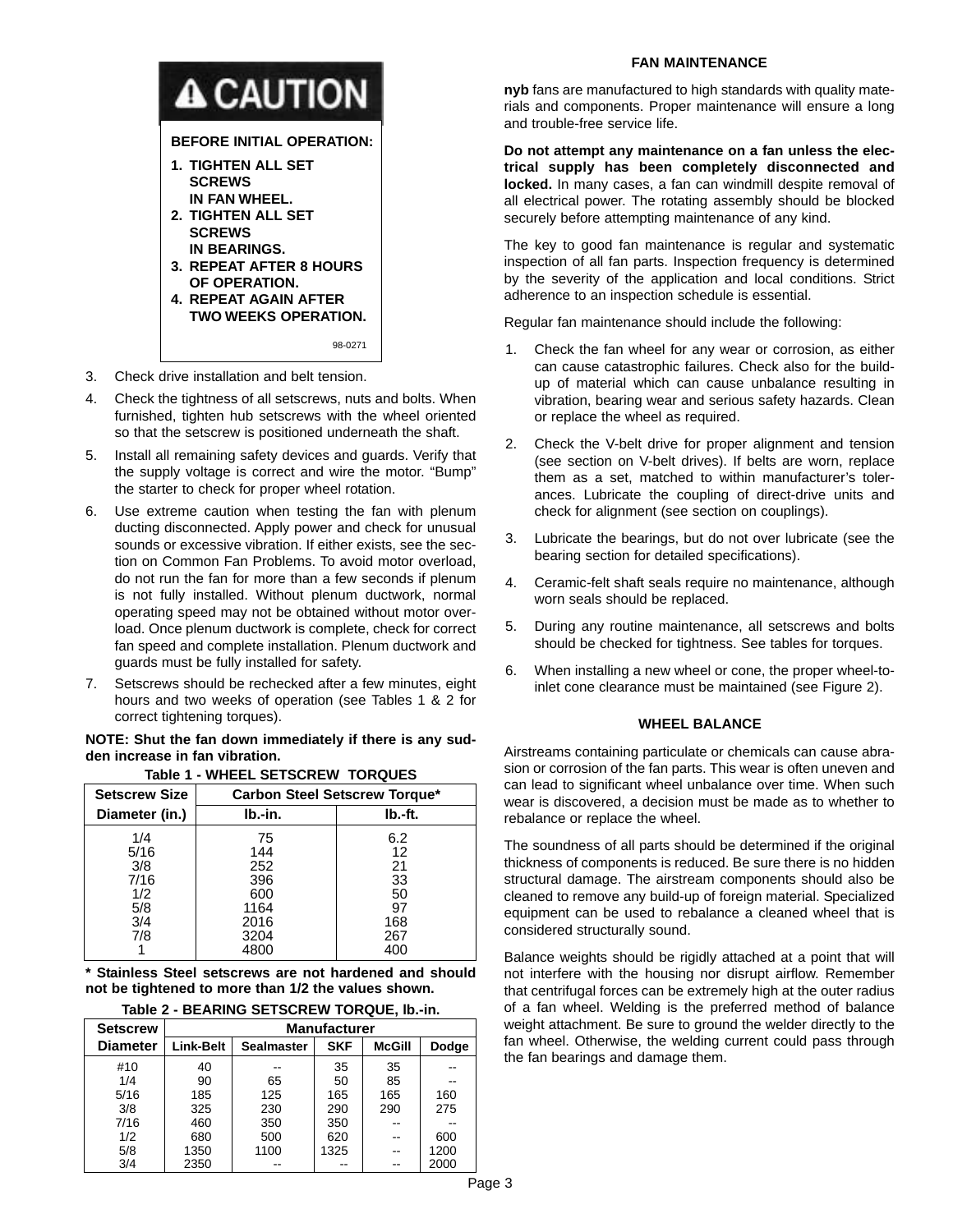## **WHEEL-CONE CLEARANCES**



| <b>Fan Size</b> | "A" Dimension | <b>Fan Size</b> | "A" Dimension |
|-----------------|---------------|-----------------|---------------|
| 12              | 41/2          | 30              | 111/4         |
| 13              | 5             | 33              | 121/4         |
| 15              | 51/2          | 36              | 133/8         |
| 16              | 61/2          | 40              | 143/4         |
| 18              | 7             | 44              | 161/4         |
| 20              | 71/2          | 49              | 177/8         |
| 22              | 81/4          | 54              | 193/4         |
| 24              | 91/4          | 60              | 213/4         |
| 27              | 101/8         | 66              | 24            |
|                 |               | 73              | 261/2         |

**Figure 2**

**BEARINGS**

#### **Storage**

Any stored bearing can be damaged by condensation caused by temperature variations. Therefore, **nyb** fan bearings are filled with grease at the factory to exclude air and moisture. Such protection is adequate for shipment and subsequent immediate installation.

For long term or outdoor storage, mounted bearings should be regreased and wrapped with plastic for protection. **Rotate the fan wheel by hand at least every two weeks to redistribute grease on internal bearing parts.** Each month the bearings should be purged with new grease to remove condensation, since even a filled bearing can accumulate moisture. Use caution when purging, as excessive pressure can damage the seals. Rotate the shaft while slowly adding grease.

## **Operation**

Check the setscrew torque before start-up (see Table 2 for correct values). Since bearings are completely filled with grease at the factory, they may run at an elevated temperature during initial operation. Surface temperatures may reach 180°F. and grease may bleed from the bearing seals. This is normal and no attempt should be made to replace lost grease. Bearing surface temperatures will decrease when the internal grease quantity reaches a normal operating level. Relubrication should follow the recommended schedule.

## **Lubrication**

Use the table for relubrication scheduling according to operating speed and shaft diameter. Bearings should be lubricated with a premium quality lithium-based grease conforming to NLGI Grade 2. Examples are:

| Mobil   | $\overline{\phantom{0}}$ | Mobilith AW2 |
|---------|--------------------------|--------------|
| Texaco  | $\overline{\phantom{0}}$ | Premium RB   |
| Chevron | $\blacksquare$           | Amolith #2   |
| Shell   | $\blacksquare$           | Alvania #2   |

Do not use "high temperature" greases, as many are not formulated to be compatible with fan bearings.

Add grease to the bearing while running the fan or rotating the shaft by hand. Be sure all guards are in place if lubrication is performed while the fan is operating. Add just enough grease to cause a slight purging at the seals. Do not over lubricate.

## **COMMON FAN PROBLEMS**

## **Excessive Vibration**

A common complaint regarding industrial fans is "excessive vibration". **nyb** is careful to ensure that each unit is precisely balanced prior to shipment; however, there are many other causes of vibration including:

- 1. Loose mounting bolts, setscrews, bearings or couplings.
- 2. Misalignment or excessive wear of couplings or bearings.
- 3. Misaligned or unbalanced motor.
- 4. Bent shaft due to mishandling or material impact.
- 5. Accumulation of foreign material on the wheel.
- 6. Excessive wear or erosion of the wheel.
- 7. Excessive system pressure or restriction of airflow due to closed dampers.
- 8. Inadequate structural support, mounting procedures or materials.
- 9. Externally transmitted vibration.

## **Inadequate Performance**

- 1. Incorrect testing procedures or calculations.
- 2. Fan running too slowly.
- 3. Fan wheel rotating in wrong direction.
- 4. Wheel not properly centered relative to inlet cone.
- 5. Poor system design, closed dampers, air leaks, clogged filters, or coils.
- 6. Obstructions or sharp elbows near inlets.
- 7. Sharp deflection of airstream at fan outlet.

## **Excessive Noise**

- 1. Fan operating near "stall" due to incorrect system design or installation.
- 2. Vibration originating elsewhere in the system.
- 3. System resonance or pulsation.
- 4. Improper location or orientation of fan intake and discharge.
- 5. Inadequate or faulty design of supporting structures.
- 6. Nearby sound reflecting surfaces.
- 7. Loose accessories or components.
- 8. Loose drive belts.
- 9. Worn bearings.

## **Premature Component Failure**

- 1. Prolonged or major vibration.
- 2. Inadequate or improper maintenance.
- 3. Abrasive or corrosive elements in the airstream or surrounding environment.
- 4. Misalignment or physical damage to rotating components or bearings.
- 5. Bearing failure from incorrect or contaminated lubricant or grounding through the bearings while arc welding.
- 6. Excessive fan speed.
- 7. Extreme ambient or airstream temperatures.
- 8. Improper belt tension.
- 9. Improper tightening of wheel setscrews.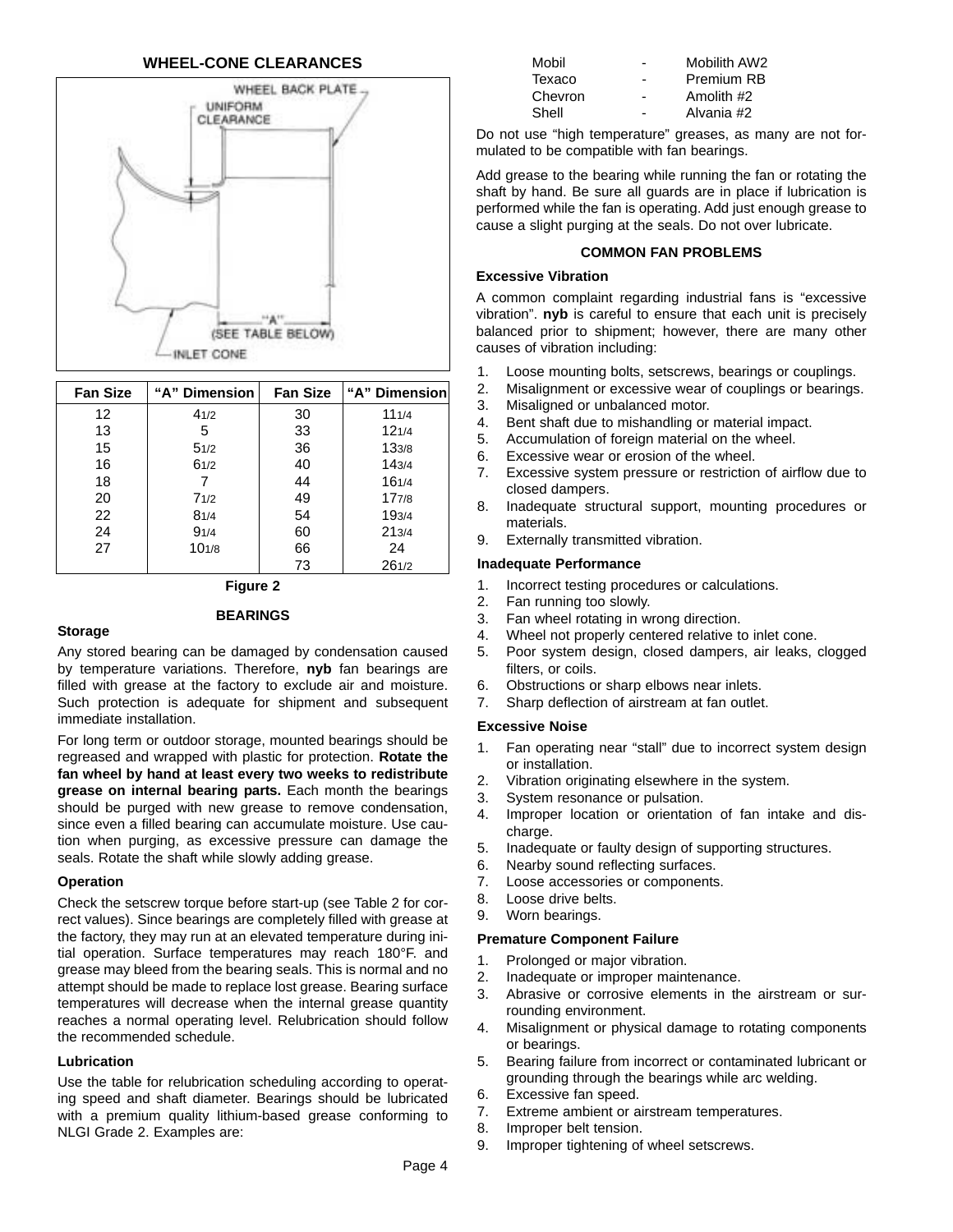## **BEARING LUBRICATION INTERVAL (months)**

|                            | <b>RPM</b>   |                           |                         |                         |                         |                |                     |                              |                                                                                  |              |
|----------------------------|--------------|---------------------------|-------------------------|-------------------------|-------------------------|----------------|---------------------|------------------------------|----------------------------------------------------------------------------------|--------------|
| Shaft                      | 1-500        | 501-1000                  | 1001-1500               | 1501-2000               | 2001-2500               | 2501-3000      | 3001-3500           | 3501-4000                    | 4001-4500                                                                        | 4501-5000    |
| 5/8<br>thru<br>1           | 6            | 6                         | $5-6$                   | $5-6$                   | $4 - 6$                 | $4 - 6$        | $3 - 4$             | $3 - 4$                      | $\mathbf{2}$                                                                     | $\mathbf{2}$ |
| 1 3/16<br>thru<br>1 7/16   | 6<br>6       | 6<br>4                    | $5-6$<br>4              | $4 - 6$<br>$\mathbf{2}$ | $4 - 6$<br>$\mathbf{2}$ | $3-5$<br>1     | $2 - 4$<br>1        | $2 - 4$<br>1                 | $1 - 2$<br>1                                                                     | 1<br>1/2     |
| 1 11/16<br>thru<br>1 15/16 | 6<br>6       | 6<br>4                    | $4 - 6$<br>$\mathbf{2}$ | $4 - 6$<br>1            | $2 - 4$<br>1            | $2 - 4$        | $\mathbf{2}$<br>1/2 | $1 - 2$<br>1/2               | $1 - 2$                                                                          |              |
| 23/16                      | 6<br>6       | $5-6$<br>4                | $4-6$<br>$\mathbf{2}$   | $3 - 4$<br>1            | $2 - 4$<br>1            | $1 - 2$<br>1/2 | $1 - 2$             | $1 - 2$                      |                                                                                  |              |
| 2 7/16                     | 6<br>4       | $4-6$<br>$\mathbf{2}$     | $4-6$<br>1              | $3 - 4$<br>1            | $\mathbf{2}$<br>1/2     | $1 - 2$<br>1/2 | $1 - 2$             | 1                            |                                                                                  |              |
| 2 11/16<br>&<br>2 15/16    | $5-6$<br>4   | $4 - 6$<br>$\overline{2}$ | $2 - 4$<br>1            | $\overline{2}$<br>1     | $1 - 2$<br>1/2          | 1              |                     |                              | <b>Ball Bearings &amp; Split Pillowblock</b><br><b>Spherical Roller Bearings</b> |              |
| 33/16                      | 6            | 6                         | 4                       | $\mathbf{2}$            | $\mathbf{2}$            |                |                     |                              |                                                                                  |              |
| 3 7/16<br>thru<br>4 3/16   | $4 - 6$<br>4 | $3-5$<br>$\overline{2}$   | $2 - 4$<br>1            | $1 - 2$<br>1/2          | 1                       |                |                     | <b>Non-Split Pillowblock</b> | <b>Spherical Roller Bearings</b>                                                 |              |

**NOTE:**

- **1. These are general recommendations only; specific manufacturer's recommendations may vary slightly.**
- **2. Assumes clean environment, -20°F. to 120°F. a. Consult The New York Blower Company for operation below -20°F. ambient.**
	- **b. Ambient temperatures greater than 120°F. will shorten bearing life.**
- **c. Under extremely dirty conditions, lubricate more frequently.**
- **3. Assumes horizontal mounting configuration. For vertically mounted applications, lubricate twice as frequently.**

## **LIMITED PRODUCT WARRANTY**

All products are warranted by **nyb** to be free from defects in materials and workmanship for a period of one (1) year after shipment from its plant, provided buyer demonstrates to satisfaction of **nyb** that the product was properly installed and maintained in accordance with **nyb**'s instructions and recommendations and that it was used under normal operating conditions.

This warranty is limited to the replacing and/or repairing by **nyb** of any part or parts which have been returned to **nyb** with **nyb**'s written authorization and which in **nyb**'s opinion are defective. Parts not manufactured by **nyb** but installed by **nyb** in equipment sold to the buyer shall carry the original manufacturer's warranty only. All transportation charges and any and all sales and use taxes, duties, imports or excises for such part or parts shall be paid for by the buyer. **nyb** shall have the sole right to determine whether defective parts shall be repaired or replaced.

This warranty does not cover any customer labor charges for replacement of parts, adjustments or repairs, or any other work unless such charges shall be assumed or authorized in advance, in writing, by **nyb**.

This warranty does not cover any product which, in the judgement of **nyb**, has been subject to misuse or neglect, or which has been repaired or altered outside **nyb**'s plant in any way which may have impaired its safety, operation or efficiency, or any product which has been subject to accident.

This warranty shall be null and void if any part not manufactured or supplied by **nyb** for use in any of its products shall have been substituted and used in place of a part manufactured or supplied by **nyb** for such use.

There are no warranties, other than those appearing on the acknowledgement form **INCLUDING NO WARRANTY OF MERCHANTABILITY OR FITNESS FOR A PARTICULAR PURPOSE**, given in connection with the sale of the goods sold hereunder. The buyer agrees that his sole and exclusive remedy, and the limit of **nyb**'s liability for loss from any cause whatsoever, shall be the purchase price of the goods sold hereunder for which a claim is made.

The New York Blower company - 7660 quincy Street - Willowbrook, Illinois 60521-5596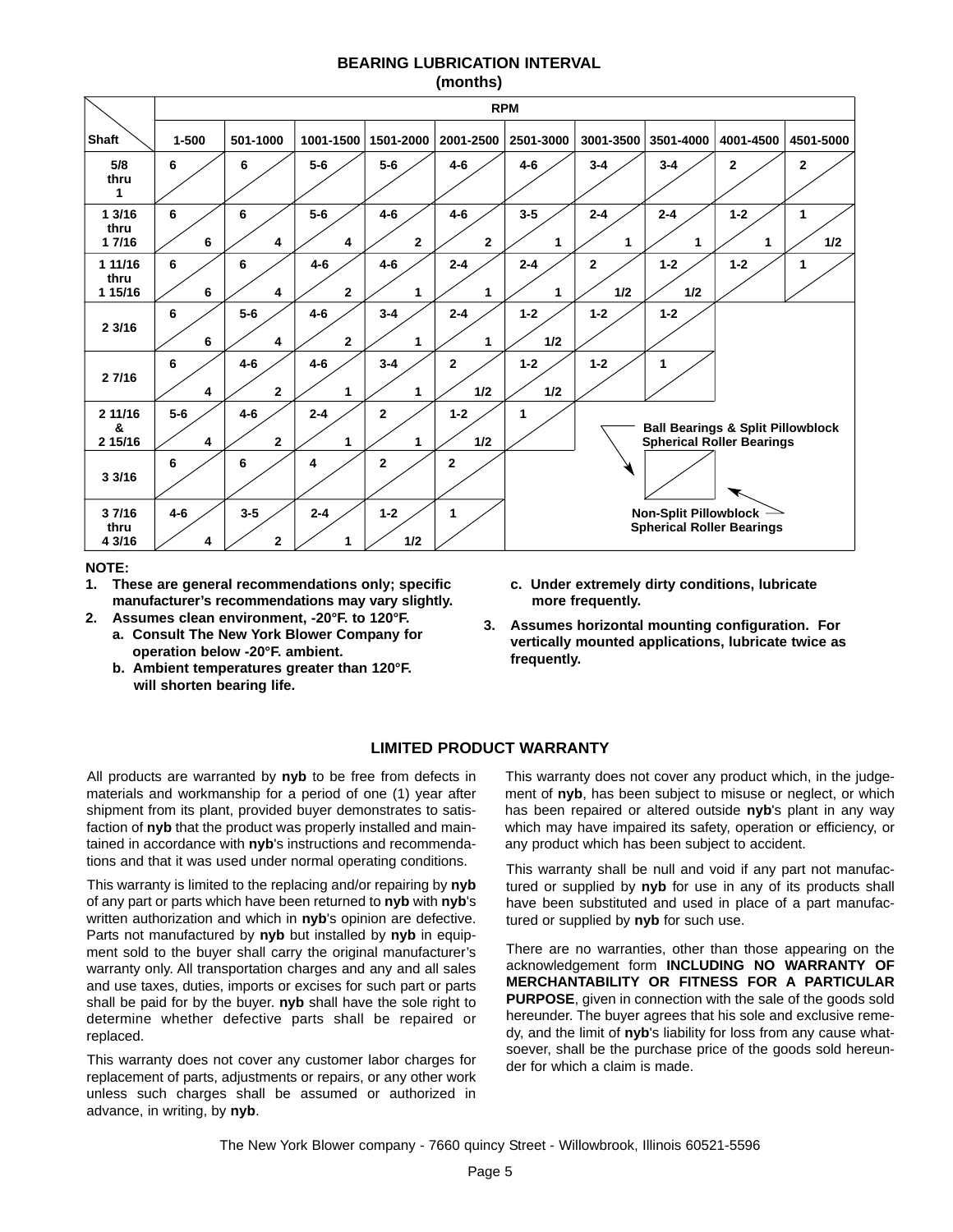

#### **REPLACEMENT PARTS**

It is recommended that only factory-supplied replacement parts be used. **nyb** fan parts are built to be fully compatible with the original fan, using specific alloys and tolerances. These parts carry a standard **nyb** warranty.

When ordering replacement parts, specify the part name, **nyb** shop control number, fan size, type, rotation (viewed from drive end), and bearing size or bore. Most of this information is on the metal nameplate attached to the fan base.

For assistance in selecting replacement parts, contact your local **nyb** representative or visit: http://www.nyb.com.

Example: Part required: Wheel Shop/control number: B-10106-100 Fan description: Size 27 Plug Fan Wheel: PLR Rotation: Clockwise

| $\overline{1}$ .<br>$\mathcal{P}$<br>3. | Inlet Cone<br>Wheel*<br>Shaft | 7. Shaft Cooler<br>8. Shaft Cooler Guard<br>9. Shaft Set Collars |
|-----------------------------------------|-------------------------------|------------------------------------------------------------------|
|                                         | 4. Base and Mounting Panel    | 10. Sheaves                                                      |
| 5.                                      | Motor                         | 11. V-Belts                                                      |
| 6.                                      | <b>Motor Platform</b>         | 12. Bearings                                                     |

**Parts List**

\* Order for parts must specify rotation.

Suggested spare parts include:

| Wheel               | <b>Component Parts:</b> |
|---------------------|-------------------------|
| Shaft               | Motor                   |
| <b>Bearings</b>     | Sheaves                 |
| Shaft Seal          | V-Belts                 |
| <b>Shaft Cooler</b> |                         |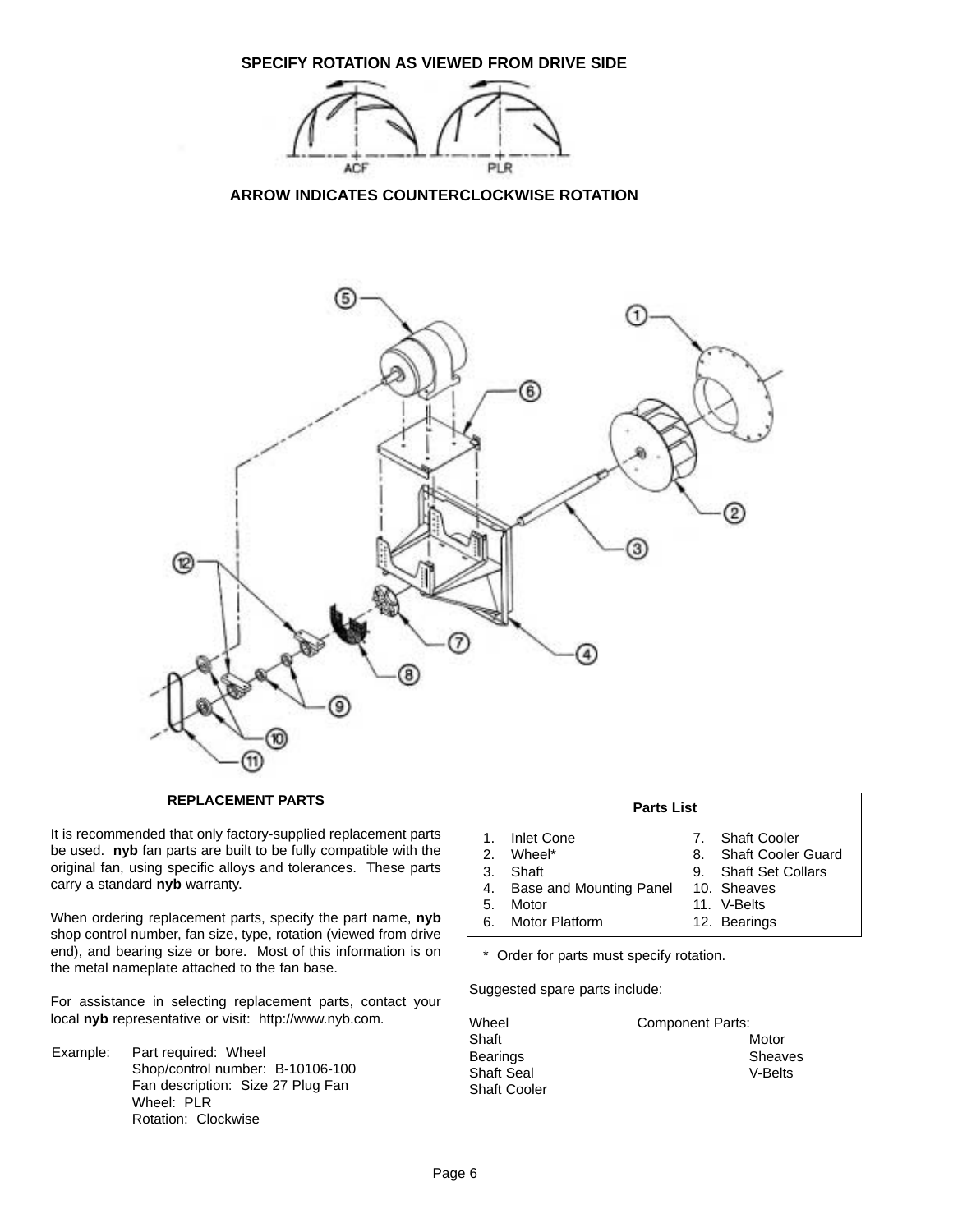## **ARRANGEMENT 3P PLENUM FAN**



## **Parts List**

- 1. Base Mounting Panel
- 2. Motor Platform
- 3. Motor
- 4. Shaft
- 5. Wheel
- 6. Inlet Cone
- 7. Inlet Side Bearing Support
- 8. Inlet Side Bearing
- 9. Drive Side Bearing Support
- 10. Drive Side Bearing
- 11. Sheaves
- 12. V-Belts

For assistance in selecting replacement parts, contact your local **nyb** representative or visit: http://www.nyb.com.